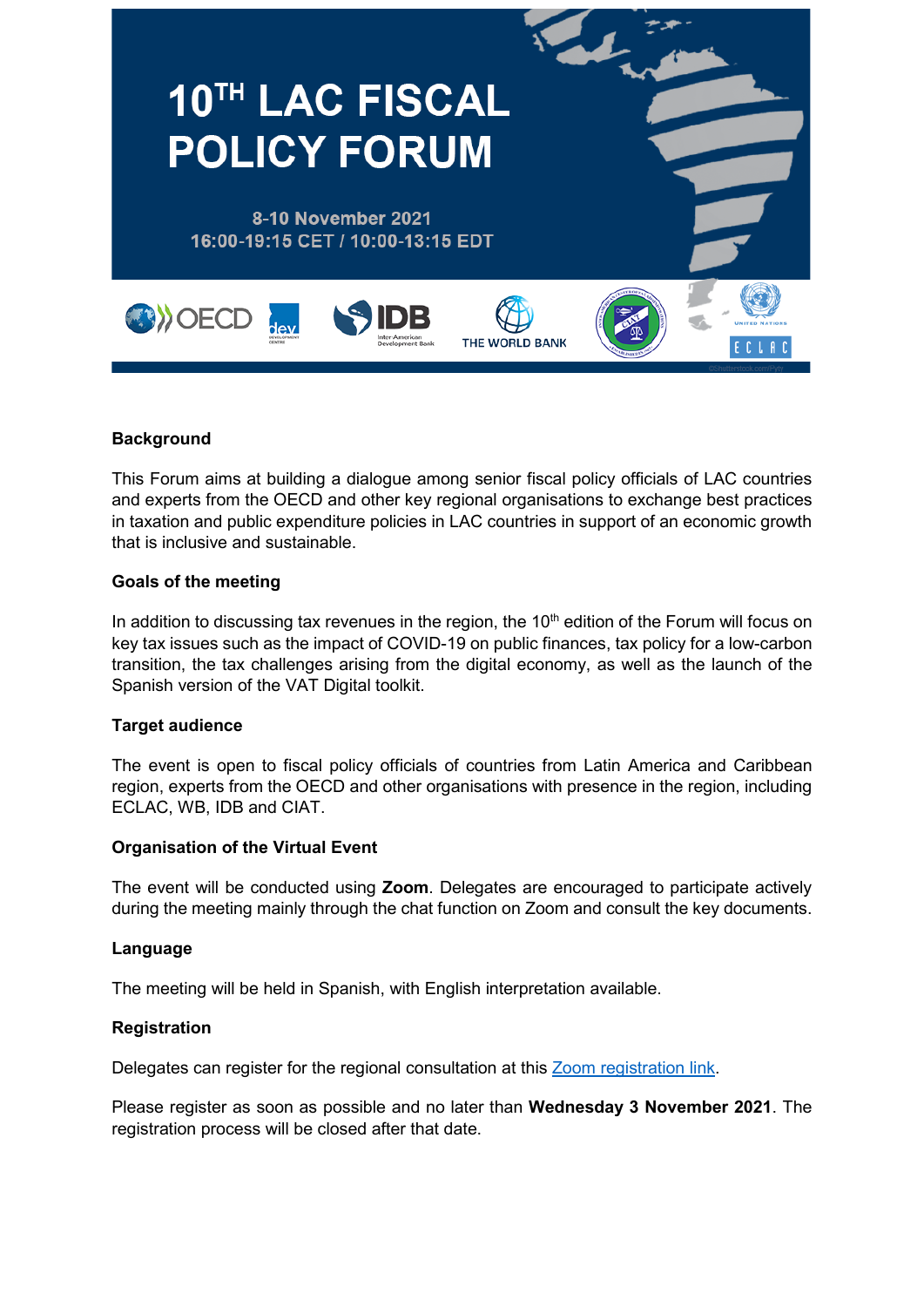







## **Key Documents**

Please note that a dedicated space for reference documents has been created on the Knowledge Sharing Platform and can be accessed via [this link.](https://ksp-ta.org/#/calendar/2001D7EA-C4F7-C7B4-F1387838A607B179) Government officials from all countries can access this platform. It will contain the presentations used during the meeting.

## **To access the documents on the Knowledge Sharing Platform,**

- 1. Go to the KSP platform at [www.ksp-ta.org](http://www.ksp-ta.org/)
- 2. Create your account if you do not already have one, using your professional email address. Please follow these [instructions.](https://eur02.safelinks.protection.outlook.com/?url=http%3A%2F%2Fwww.oecd.org%2Ftax%2Ftax-global%2Fksp-e-learning-quick-guide.pdf&data=04%7C01%7CWeijing.YE%40oecd.org%7C29558e3d50cf4aa12e7908d8cdf53cef%7Cac41c7d41f61460db0f4fc925a2b471c%7C0%7C0%7C637485800484533358%7CUnknown%7CTWFpbGZsb3d8eyJWIjoiMC4wLjAwMDAiLCJQIjoiV2luMzIiLCJBTiI6Ik1haWwiLCJXVCI6Mn0%3D%7C1000&sdata=MReEAir%2B26tAwLLag4b9V8wnBmo61VjnxVHJY8dzc7c%3D&reserved=0)
- **3.** Access the dedicated space by clicking on this link or copy and paste the following link in your web browser address bar: [https://ksp-ta.org/#/calendar/2001D7EA-C4F7-](https://ksp-ta.org/#/calendar/2001D7EA-C4F7-C7B4-F1387838A607B179) [C7B4-F1387838A607B179](https://ksp-ta.org/#/calendar/2001D7EA-C4F7-C7B4-F1387838A607B179)

### **Contact**

For all enquiries, please contact [CTP.GlobalRelations@oecd.org.](mailto:CTP.GlobalRelations@oecd.org)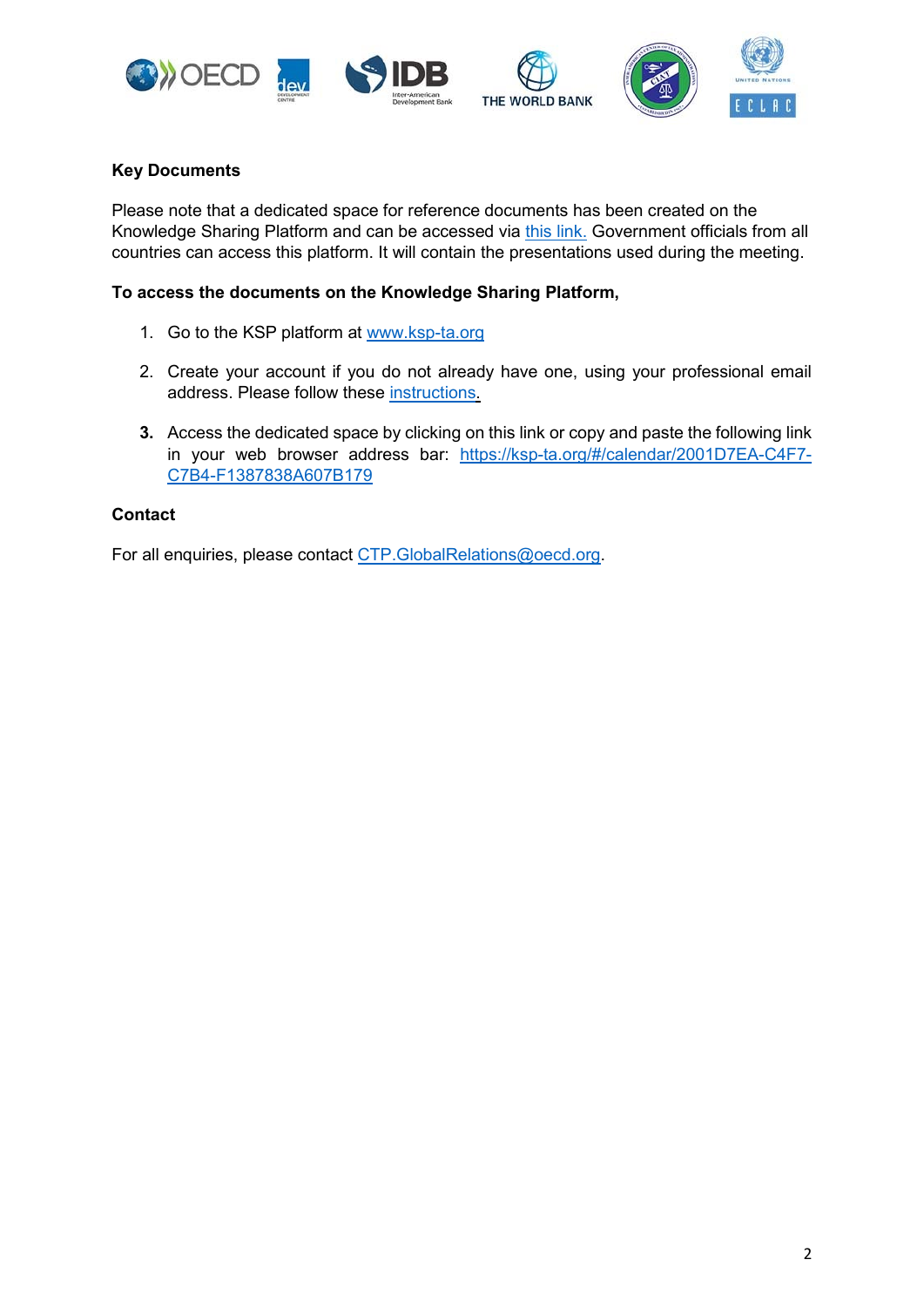







# **AGENDA**

|                                    | Monday, 8 November 2021 16:00-19:15 (Central European Time)                                                                                                                                                                                                                                                                     |
|------------------------------------|---------------------------------------------------------------------------------------------------------------------------------------------------------------------------------------------------------------------------------------------------------------------------------------------------------------------------------|
| $16:00 - 16:05$<br>(5 minutes)     | Welcome & conduct by moderator - Grace Pérez-Navarro (Deputy Director<br><b>Centre of Tax Policy and Administration CTP- OECD)</b>                                                                                                                                                                                              |
| <b>Session 1</b>                   | <b>Opening remarks</b>                                                                                                                                                                                                                                                                                                          |
| 16:05-16:15<br>$(10 \text{ min.})$ | Opening remarks by:<br>Pascal Saint-Amans (Director - Centre of Tax Policy and Administration -<br>OECD)<br>Ivailo V. Izvorski (Manager - Global Macroeconomics and Debt Unit - WB)                                                                                                                                             |
|                                    | This session will include an outline of the agenda and highlight the objectives of the<br>forum.                                                                                                                                                                                                                                |
| <b>Session 2</b>                   | <b>Fiscal policy and COVID-19</b>                                                                                                                                                                                                                                                                                               |
| 16:15-16:45<br>$(30 \text{ min.})$ | LAC Economic outlook and Fiscal Panorama<br>Daniel Titelman (Director of the Economic Development Division - UN<br>ECLAC)<br>Towards Latin American Economic Outlook 2021, Working Together for a<br>better Recovery<br>Sebastian Nieto (Head of Latin America and the Caribbean Department -<br>Development Centre DEV - OECD) |
| <b>Session 3</b>                   | <b>Fiscal policy and COVID-19</b>                                                                                                                                                                                                                                                                                               |
| 16:45-17:10<br>(25 min.)           | A historical perspective on tax revenue trends in the region<br>$\bullet$<br>Michelle Harding (Head Tax Data and Statistical Analysis Unit - OECD) &<br>Emmanuelle Modica (Analyst Tax Data and Statistical Unit - OECD)                                                                                                        |
| <b>Session 4</b>                   | <b>Fiscal policy and COVID-19</b>                                                                                                                                                                                                                                                                                               |
| 17:10-17:30<br>$(20 \text{ min.})$ | CIAT Revenue Report Covid-19: most recent data on fiscal situation in LAC<br>countries<br>Santiago Díaz de Sarralde (Director of Tax Studies and Research - CIAT)                                                                                                                                                               |
| 10 minutes                         | <b>Break</b>                                                                                                                                                                                                                                                                                                                    |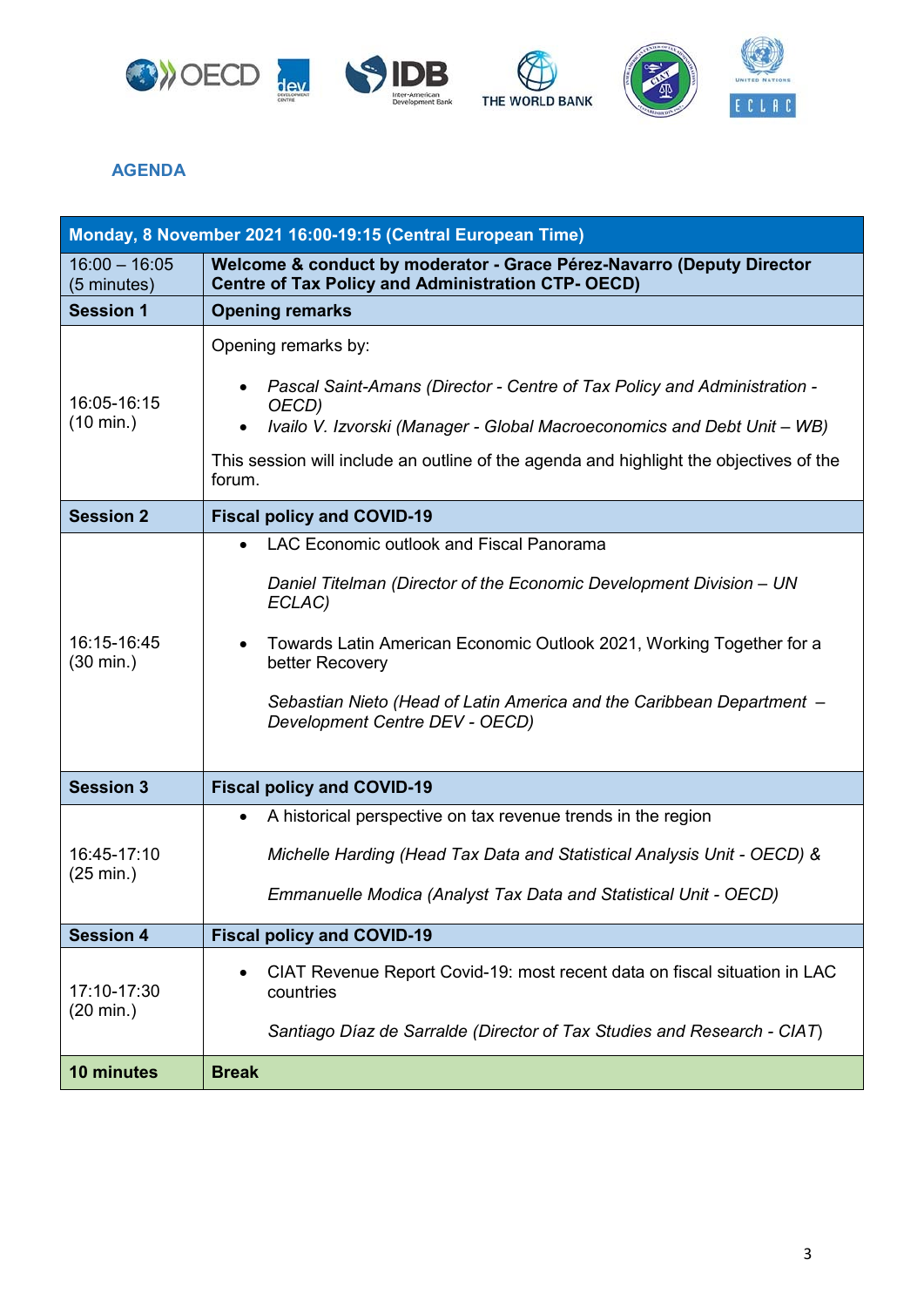

|                                    | <b>Conduct by moderator</b>                                                                               |
|------------------------------------|-----------------------------------------------------------------------------------------------------------|
| <b>Session 5</b>                   | <b>Fiscal policy and COVID-19</b>                                                                         |
| 17:40-18:10<br>$(30 \text{ min.})$ | Fiscal policy responses to the COVID-19 crisis in LAC                                                     |
|                                    | Noel Pérez Benitez (Head of Fiscal Affairs Unit – Economic Development<br>Division - ECLAC)               |
|                                    | Alexander Pick (Economist - New Development Policies & Institutions - DEV<br>- OECD)                      |
| <b>Session 6</b>                   | <b>Fiscal policy and COVID-19</b>                                                                         |
| 18:10-18:45<br>$(35 \text{ min.})$ | Impact of COVID-19 on public debt and its impact on economic growth:<br>$\bullet$<br>avoiding a debt trap |
|                                    | Sebastian Nieto (Head of Latin America and the Caribbean Department -<br>DEV-OECD)                        |
|                                    | Oscar Valencia (Lead Specialist - IDB)                                                                    |
|                                    | Sonia Araujo (Senior Economist - WB)                                                                      |
| <b>Session 7</b>                   | <b>Fiscal policy and COVID-19</b>                                                                         |
| 18:45-19:00<br>$(15 \text{ min.})$ | Open Forum: Q&A - comments from participants                                                              |
| <b>Session 8</b>                   | <b>Fiscal policy and COVID-19</b>                                                                         |
|                                    | Summing up: fiscal policy for the road ahead in the LAC region                                            |
| 19:00-19:15<br>(15 min.)           | Gioia de Melo (Tax Economist - Country Tax Policy Unit - TPS Division -<br>OECD) &                        |
|                                    | Bert Brys (Head of Country Tax Policy Unit - TPS Division - OECD)                                         |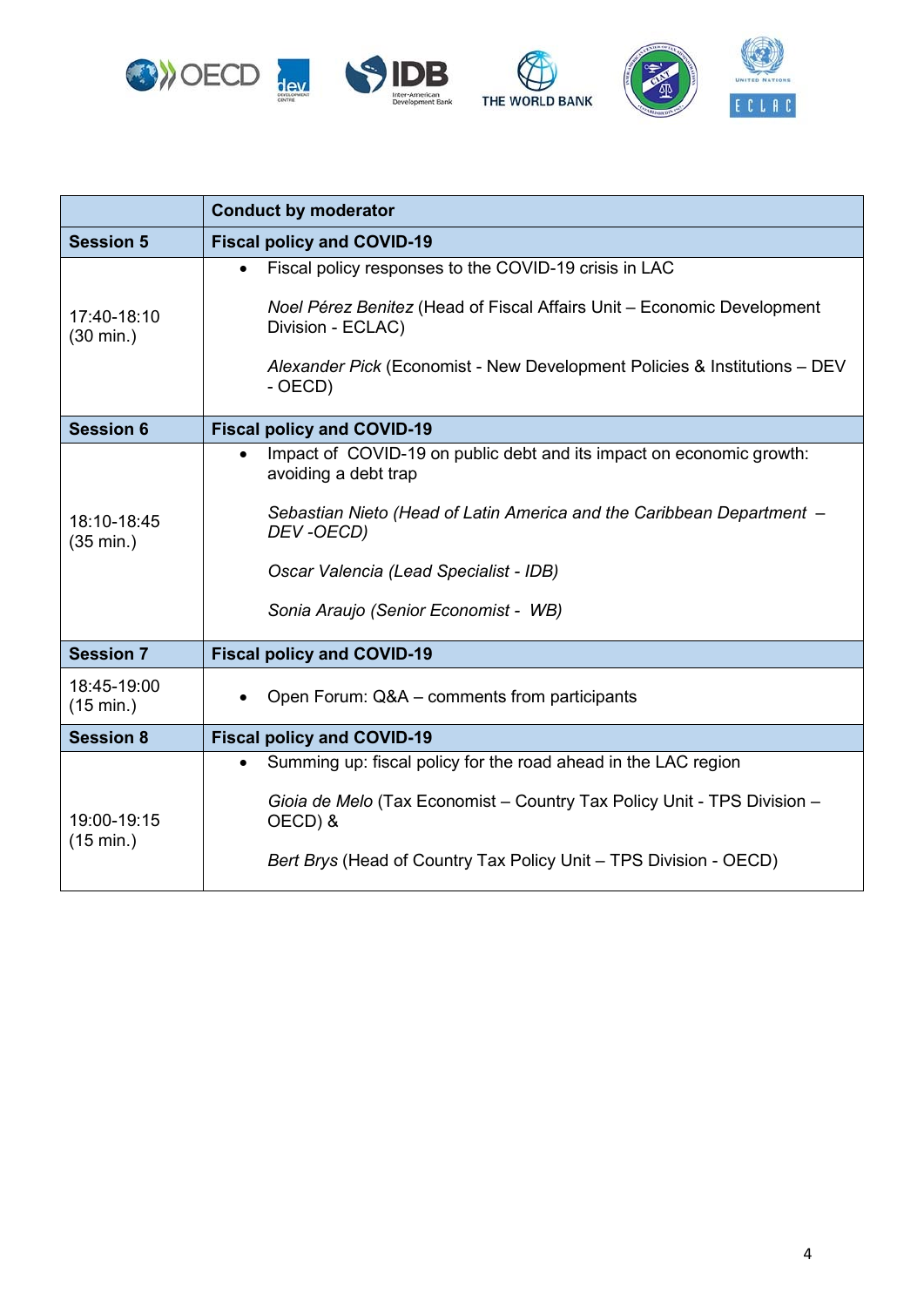







| Tuesday, 9 November 2021 16:00-19:15 (Central European Time) |                                                                                                                                                                                                                                                                                                                                                                                                                                                                                                                                                                |
|--------------------------------------------------------------|----------------------------------------------------------------------------------------------------------------------------------------------------------------------------------------------------------------------------------------------------------------------------------------------------------------------------------------------------------------------------------------------------------------------------------------------------------------------------------------------------------------------------------------------------------------|
| $16:00 - 16:05$<br>$(5 \text{ min.})$                        | Welcome & conduct of the forum by moderator - Carola Pessino (Principal<br><b>Technical Leader - IDB)</b>                                                                                                                                                                                                                                                                                                                                                                                                                                                      |
| <b>Session 9</b>                                             | <b>Country by Country Reporting</b>                                                                                                                                                                                                                                                                                                                                                                                                                                                                                                                            |
| 16:05-16:25<br>$(20 \text{ min.})$                           | Country by Country Reporting: results for LAC countries<br>Felix Hugger (Economist – Business and International Taxes Unit – Tax<br>Policy and Statistic Division - OECD) &                                                                                                                                                                                                                                                                                                                                                                                    |
|                                                              | Ruairi Sugrue (Statistician - Business and International Taxes Unit - Tax<br>Policy and Statistic Division - OECD)                                                                                                                                                                                                                                                                                                                                                                                                                                             |
| <b>Session 10</b>                                            | Addressing the tax challenges of the digital economy                                                                                                                                                                                                                                                                                                                                                                                                                                                                                                           |
| 16:25-17:10<br>$(45 \text{ min.})$                           | Addressing the tax challenges of the digital economy<br>Manuel De Los Santos (Acting Head of Transfer Pricing Unit - Tax Treaty,<br>Transfer Pricing and Financial Transactions Division - OECD)<br>Juan Carlos Pérez Peña (Adviser - Aggressive Tax Planning Unit -<br>International Cooperation and Tax Administration Division - OECD)<br>David Bradbury (Head of Division - Tax Policy and Statistics Division -<br>OECD) &<br>Ana Cinta Gonzalez Cabral (Economist - Business and International Taxes<br>Unit - Tax Policy and Statistic Division - OECD) |
| <b>Session 11</b>                                            | Addressing the tax challenges of the digital economy                                                                                                                                                                                                                                                                                                                                                                                                                                                                                                           |
| 17:10-17:20<br>$(10 \text{ min.})$                           | Discussion (Open Forum)                                                                                                                                                                                                                                                                                                                                                                                                                                                                                                                                        |
| 10 minutes                                                   | <b>Break</b>                                                                                                                                                                                                                                                                                                                                                                                                                                                                                                                                                   |
| <b>Session 12</b>                                            | <b>Corporate Effective Tax Rates in LAC region</b>                                                                                                                                                                                                                                                                                                                                                                                                                                                                                                             |
| 17:30-18:00<br>(30 min.)                                     | The role of corporate income taxation in Latin American countries.<br>Tibor Hanappi (Economist - Business and International Taxes Unit - Tax<br>Policy and Statistic Division - OECD) &<br>René Orozco (Policy Analyst – Latin America and the Caribbean Department<br>- Development Centre DEV - OECD)                                                                                                                                                                                                                                                        |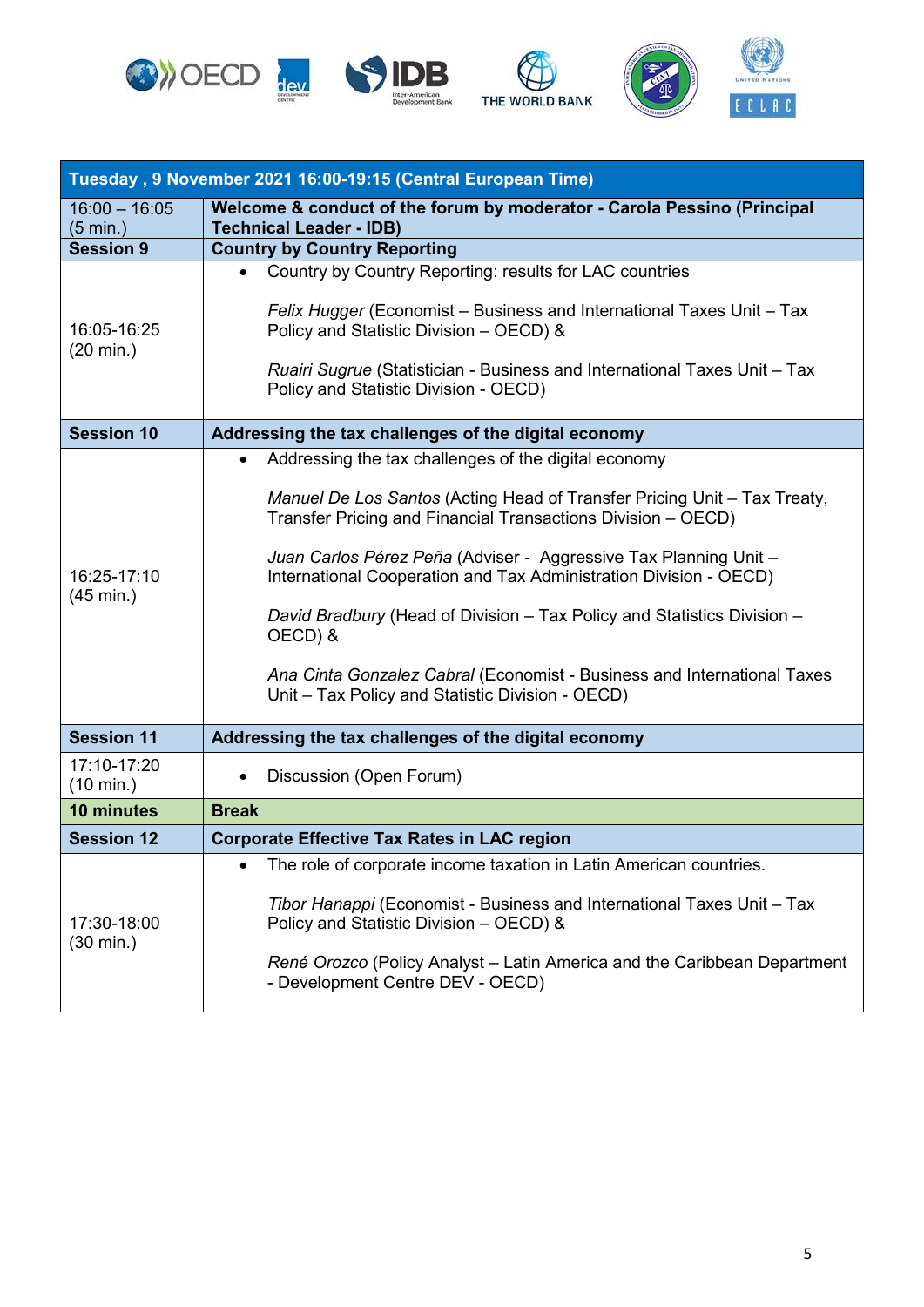





| <b>Session 13</b>                      | Tax and inequality                                                                                                                                                                                                                                                                                                                                                                                                                                                                                                                                                      |
|----------------------------------------|-------------------------------------------------------------------------------------------------------------------------------------------------------------------------------------------------------------------------------------------------------------------------------------------------------------------------------------------------------------------------------------------------------------------------------------------------------------------------------------------------------------------------------------------------------------------------|
| $18:00 - 18:40$<br>$(40 \text{ min.})$ | Taxing the wealthy<br>Sebastian James (Senior Economist - WB)<br>Inheritance and net wealth taxation<br>Bethany Millar-Powell (Policy Analyst - Personal and Property Taxes Unit -<br>Tax Policy and Statistics Division - OECD)<br>Discussion and comments by participants                                                                                                                                                                                                                                                                                             |
| <b>Session 14</b>                      | <b>Tax and inequality</b>                                                                                                                                                                                                                                                                                                                                                                                                                                                                                                                                               |
| 18:40-19:15<br>$(35 \text{ min.})$     | Towards a new tax architecture in the LAC region to curb inequality and spur<br>$\bullet$<br>formalisation<br>Emilio Pineda (Head of the Fiscal Management Division of the IDB)<br>Timing and sequencing of fiscal policy is crucial to embark on an inclusive<br>development path<br>Juan Vázquez (Deputy Head of Latin America and the Caribbean Department<br>- Development Centre DEV - OECD) &<br>Sebastián Nieto (Head of Latin America and the Caribbean Department -<br>Development Centre DEV - OECD)<br>VAT and informality<br>Pierre Bachas (Economist – WB) |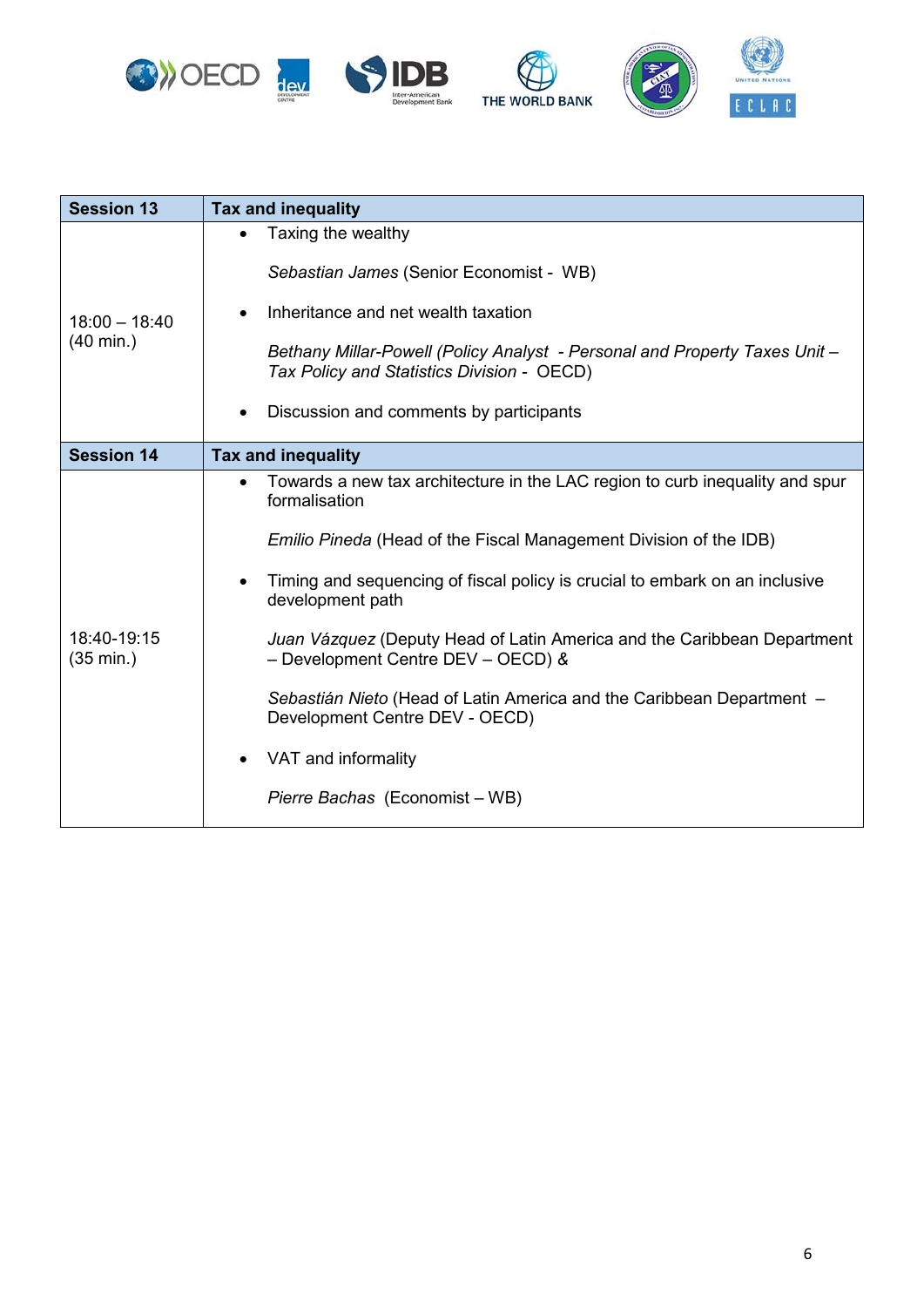







|                                       | Wednesday, 10 November 2021 16:00-19:15 (Central European Time)                                                          |  |
|---------------------------------------|--------------------------------------------------------------------------------------------------------------------------|--|
| $16:00 - 16:05$<br>(5 minutes)        | Welcome & conduct of the forum by moderator - Ana Cebreiro (Senior<br><b>Economist - WB)</b>                             |  |
| <b>Session 15</b>                     | Using the VAT to its full potential                                                                                      |  |
|                                       | Presentation and Launch of the Spanish version of the VAT Digital Toolkit<br>$\bullet$                                   |  |
| 16:05-16:35<br>$(30 \text{ min.})$    | Eduardo Jiménez (Adviser - Consumption Taxes Unit - Tax Policy and<br>Statistics Division - OECD)                        |  |
|                                       | Daniel Álvarez (Senior Public Sector Management Specialist - WB)                                                         |  |
| <b>Session 16</b>                     | Using the VAT to its full potential                                                                                      |  |
| 16:35-17:00<br>$(25 \text{ min.})$    | The Digital Economy Compliance software (CIAT-NORAD)<br>$\bullet$                                                        |  |
|                                       | Decio Carretta (Consultant/Project Manager - Digital Economy Compliance<br>project - CIAT - NORAD)                       |  |
| <b>Session 17</b>                     | Using the VAT to its full potential                                                                                      |  |
| 17:00-17:25<br>$(25 \text{ min.})$    | Leveraging on IT and the vendor model to simplify cross-border e-commerce<br>Ubaldo Gonzalez (Lead Tax Specialist - IDB) |  |
| <b>Session 18</b>                     | Using the VAT to its full potential                                                                                      |  |
| 17:25-17:40<br>$(15 \text{ min.})$    | Country presentation – Julia Altamirano – Head of Consumption Taxes<br>Department - Chile's Tax Authority                |  |
| 10 minutes                            | <b>Break</b>                                                                                                             |  |
| $17:50 - 17:55$<br>$(5 \text{ min.})$ | Conduct of the forum by moderator - Miria Pigato (Climate Lead Economist -<br>WB)                                        |  |
| <b>Session 19</b>                     | Tax policy for climate change                                                                                            |  |
|                                       | Tax policy for climate change<br>$\bullet$                                                                               |  |
| 17:55-18:25<br>$(30 \text{ min.})$    | Kurt van Dender (Head of Tax and Environment Unit - Tax Policy and<br><b>Statistics Division - OECD)</b>                 |  |
| <b>Session 20</b>                     | Tax policy for climate change                                                                                            |  |
| 18:25-18:55<br>$(30 \text{ min.})$    | Fiscal policy for climate change<br>Huascar Eguino (Lead Specialist - IDB)                                               |  |
| <b>Session 21</b>                     | Tax policy for climate change                                                                                            |  |
| 18:55-19:10<br>(15 min.)              | Observations made by Miria Pigato (Climate Lead Economist - WB)                                                          |  |
|                                       | + Discussion with participants                                                                                           |  |